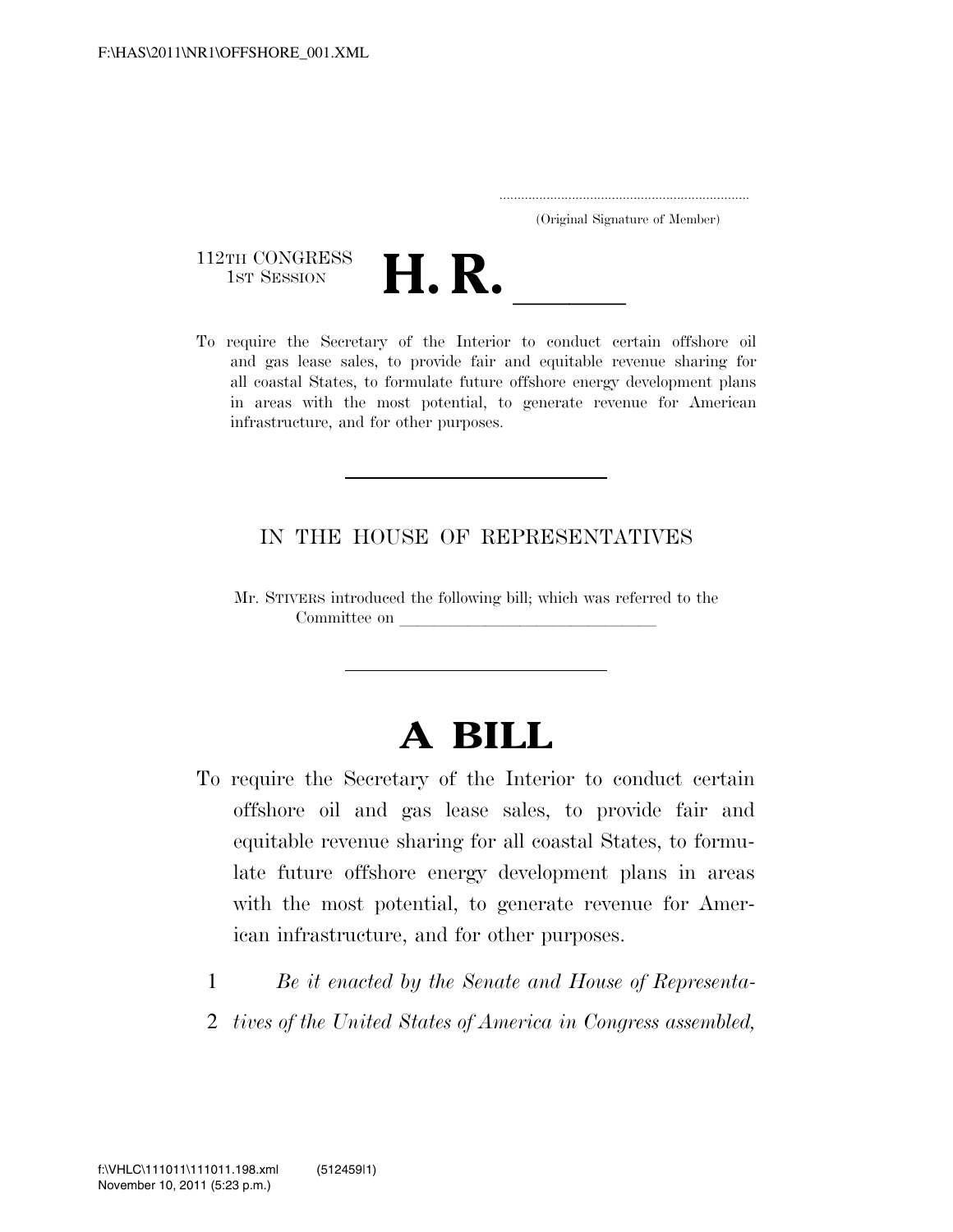## 1 **SECTION 1. SHORT TITLE.**

- 2 This Act may be cited as the ''American-Made En-
- 3 ergy and Infrastructure Jobs Act''.

### 4 **SEC. 2. TABLE OF CONTENTS.**

### 5 The table of contents for this Act is as follows:

Sec. 1. Short title.

Sec. 2. Table of contents.

### TITLE I—EXPANDING OFFSHORE ENERGY DEVELOPMENT

Sec. 101. Outer Continental Shelf leasing program.

Sec. 102. Domestic oil and natural gas production goal.

### TITLE II—CONDUCTING PROMPT OFFSHORE LEASE SALES

- Sec. 201. Requirement to conduct proposed oil and gas Lease Sale 216 in the Central Gulf of Mexico.
- Sec. 202. Requirement to conduct proposed oil and gas Lease Sale 220 on the Outer Continental Shelf offshore Virginia.
- Sec. 203. Requirement to conduct proposed oil and gas Lease Sale 222 in the Central Gulf of Mexico.
- Sec. 204. Additional leases.
- Sec. 205. Definitions.

### TITLE III—LEASING IN NEW OFFSHORE AREAS

- Sec. 301. Leasing in the Eastern Gulf of Mexico.
- Sec. 302. Leasing offshore of territories of the United States.

### TITLE IV—OUTER CONTINENTAL SHELF REVENUE SHARING

Sec. 401. Disposition of Outer Continental Shelf revenues.

# 6 **TITLE I—EXPANDING OFFSHORE**  7 **ENERGY DEVELOPMENT**

### 8 **SEC. 101. OUTER CONTINENTAL SHELF LEASING PROGRAM.**

9 Section 18(a) of the Outer Continental Shelf Lands

10 Act (43 U.S.C. 1344(a)) is amended by adding at the end

- 11 the following:
- $\frac{12}{2}$  ''(5)(A) In each oil and gas leasing program 13 under this section, the Secretary shall make avail-
- 14 able for leasing and conduct lease sales including—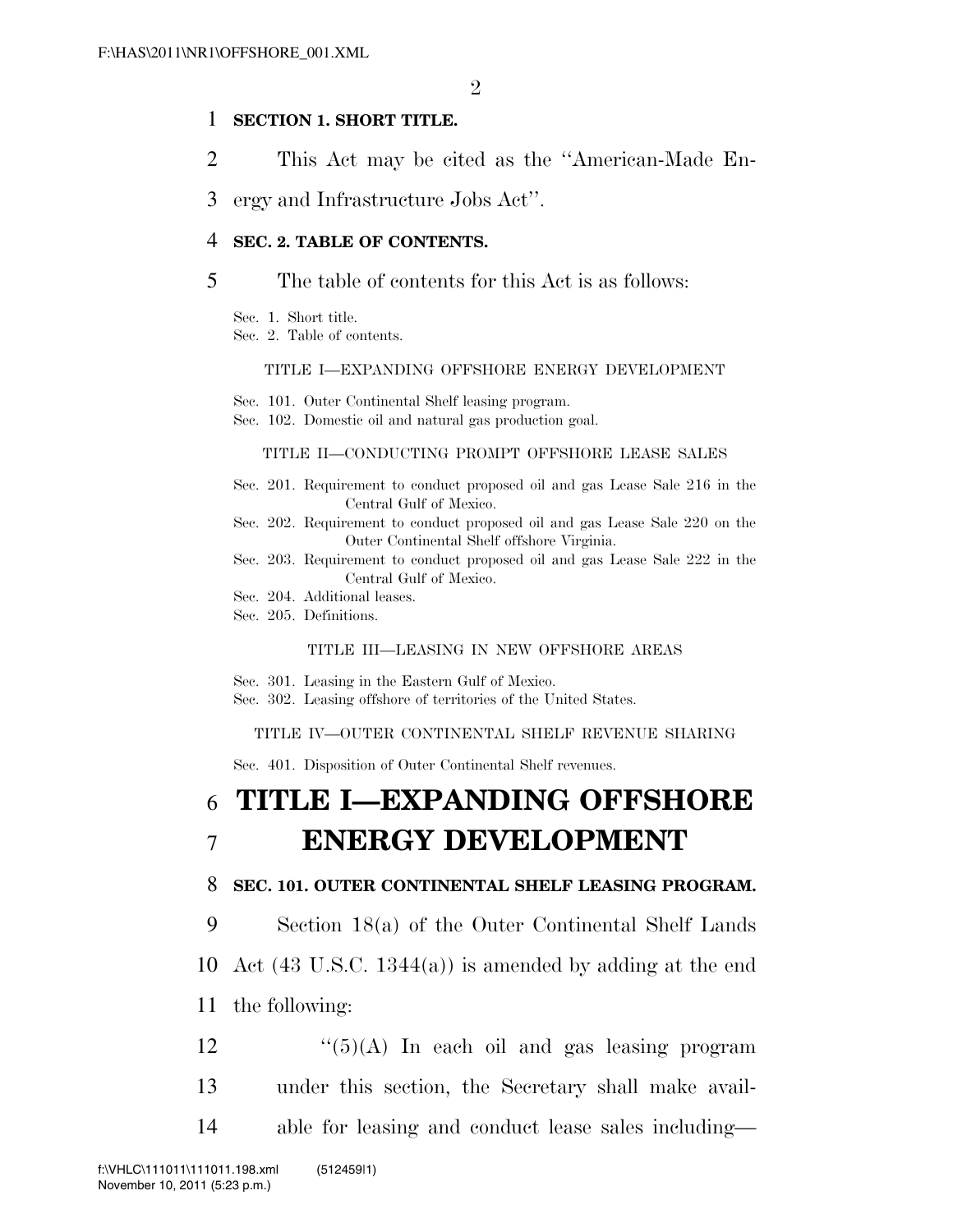$\frac{1}{1}$  (i) at least 50 percent of the available un- leased acreage within each outer Continental Shelf planning area considered to have the larg- est undiscovered, technically recoverable oil and gas resources (on a total btu basis) based upon the most recent national geologic assessment of the outer Continental Shelf, with an emphasis on offering the most geologically prospective parts of the planning area; and  $"$ (ii) any State subdivision of an outer Continental Shelf planning area that the Gov- ernor of the State that represents that subdivi- sion requests be made available for leasing. 14 ''(B) In this paragraph the term 'available un- leased acreage' means that portion of the outer Con- tinental Shelf that is not under lease at the time of a proposed lease sale, and that has not otherwise been made unavailable for leasing by law.  $\frac{1}{6}(6)(A)$  In the 2012–2017 5-year oil and gas leasing program, the Secretary shall make available for leasing any outer Continental Shelf planning areas that—  $\frac{1}{1}$  are estimated to contain more than

2,500,000,000 barrels of oil; or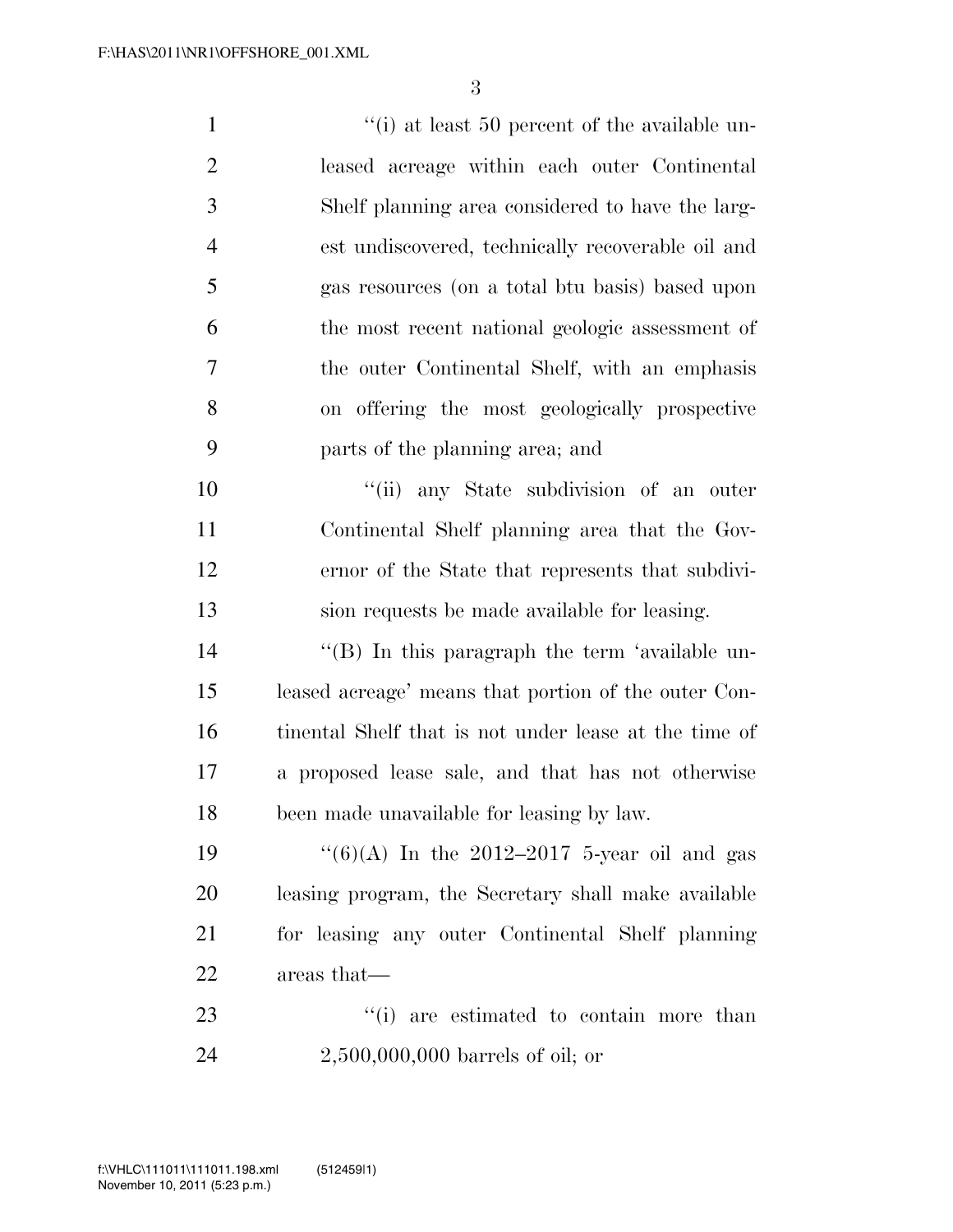| $\mathbf{1}$   | "(ii) are estimated to contain more than                          |
|----------------|-------------------------------------------------------------------|
| $\overline{2}$ | 7,500,000,000,000 cubic feet of natural gas.                      |
| 3              | $\lq\lq$ (B) To determine the planning areas described            |
| $\overline{4}$ | in subparagraph (A), the Secretary shall use the                  |
| 5              | document entitled 'Minerals Management Service                    |
| 6              | Assessment of Undiscovered Technically Recoverable                |
| 7              | Oil and Gas Resources of the Nation's Outer Conti-                |
| 8              | nental Shelf, 2006'.".                                            |
| 9              | SEC. 102. DOMESTIC OIL AND NATURAL GAS PRODUCTION                 |
| 10             | GOAL.                                                             |
| 11             | Section 18(b) of the Outer Continental Shelf Lands                |
| 12             | Act $(43 \text{ U.S.C. } 1344(b))$ is amended to read as follows: |
| 13             | "(b) DOMESTIC OIL AND NATURAL GAS PRODUC-                         |
| 14             | TION GOAL.—                                                       |
| 15             | "(1) IN GENERAL.—In developing a 5-year oil                       |
| 16             | and gas leasing program, and subject to paragraph                 |
| 17             | (2), the Secretary shall determine a domestic stra-               |
| 18             | tegic production goal for the development of oil and              |
| 19             | natural gas as a result of that program. Such goal                |
| 20             | shall be—                                                         |
| 21             | $\lq\lq$ the best estimate of the possible in-                    |
| 22             | crease in domestic production of oil and natural                  |
| 23             | gas from the outer Continental Shelf;                             |
| 24             |                                                                   |
|                | "(B) focused on meeting domestic demand                           |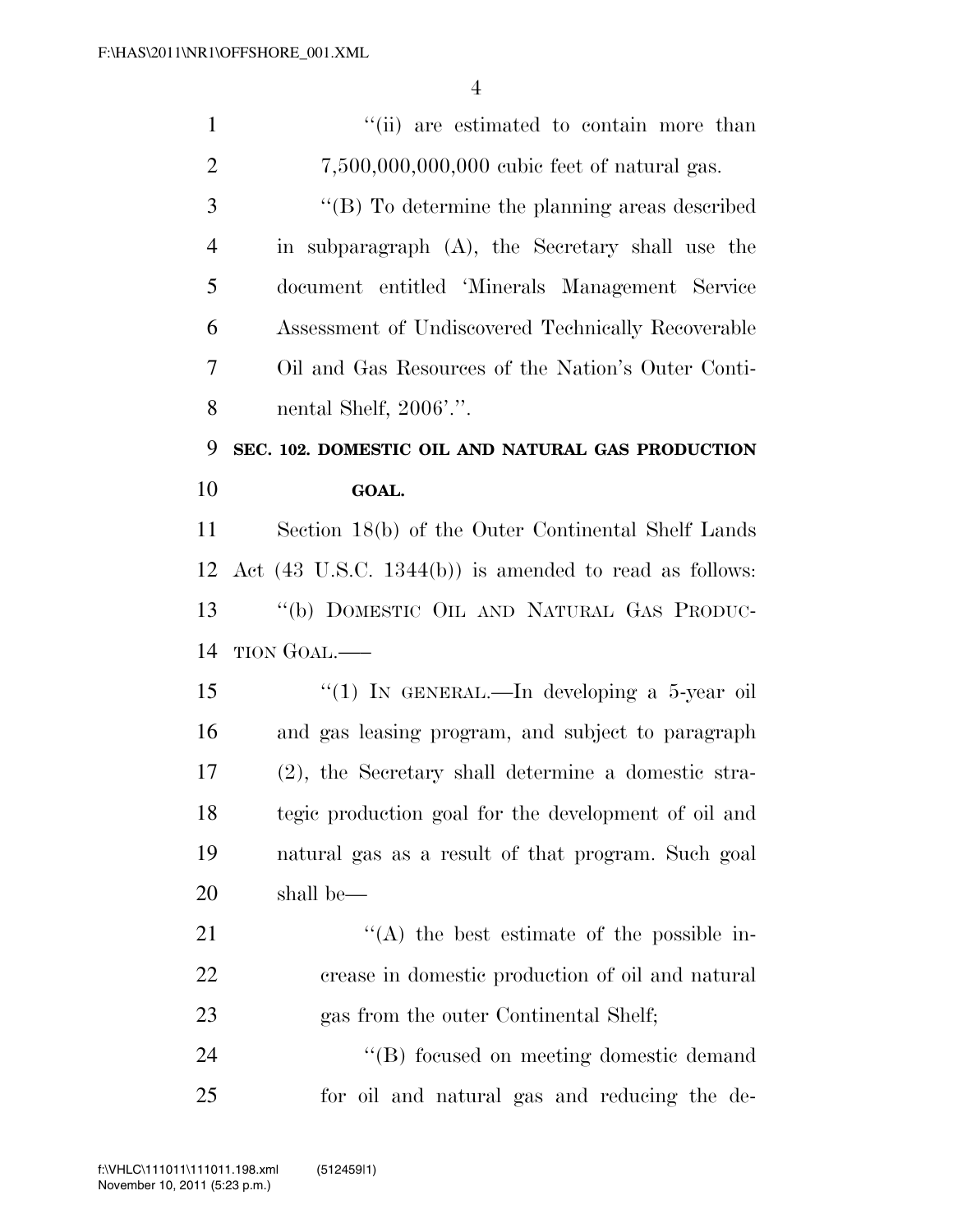| $\mathbf{1}$   | pendence of the United States on foreign en-            |
|----------------|---------------------------------------------------------|
| $\overline{2}$ | ergy; and                                               |
| 3              | $\cdot$ (C) focused on the production increases         |
| $\overline{4}$ | achieved by the leasing program at the end of           |
| 5              | the 15-year period beginning on the effective           |
| 6              | date of the program.                                    |
| 7              | "(2) $2012-2017$ PROGRAM GOAL.—For pur-                 |
| 8              | poses of the $2012-2017$ 5-year oil and gas leasing     |
| 9              | program, the production goal referred to in para-       |
| 10             | graph $(1)$ shall be an increase by 2027 of-            |
| 11             | "(A) no less than $3,000,000$ barrels in the            |
| 12             | amount of oil produced per day; and                     |
| 13             | "(B) no less than $10,000,000,000$ cubic                |
| 14             | feet in the amount of natural gas produced per          |
| 15             | day.                                                    |
| 16             | "(3) REPORTING.—The Secretary shall report              |
| 17             | annually, beginning at the end of the 5-year period     |
| 18             | for which the program applies, to the Committee on      |
| 19             | Natural Resources of the House of Representatives       |
| 20             | and the Committee on Energy and Natural Re-             |
| 21             | sources of the Senate on the progress of the pro-       |
| 22             | gram in meeting the production goal. The Secretary      |
| 23             | shall identify in the report projections for production |
| 24             | and any problems with leasing, permitting, or pro-      |
| 25             | duction that will prevent meeting the goal.".           |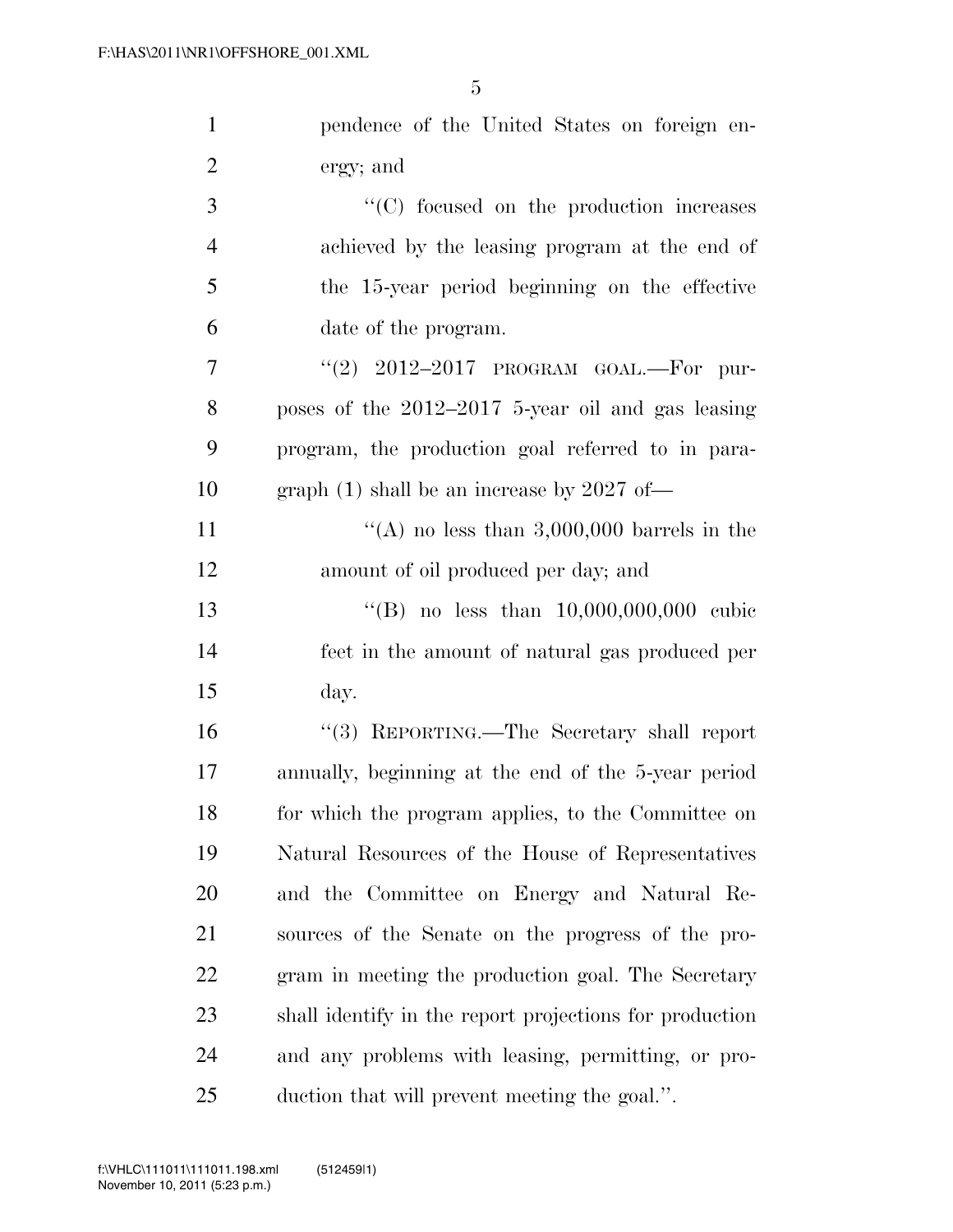# **TITLE II—CONDUCTING PROMPT OFFSHORE LEASE SALES**

**SEC. 201. REQUIREMENT TO CONDUCT PROPOSED OIL AND** 

 **GAS LEASE SALE 216 IN THE CENTRAL GULF OF MEXICO.** 

 (a) IN GENERAL.—The Secretary of the Interior shall conduct offshore oil and gas Lease Sale 216 under section 8 of the Outer Continental Shelf Lands Act (33 U.S.C. 1337) as soon as practicable, but not later than 4 months after the date of enactment of this Act.

 (b) ENVIRONMENTAL REVIEW.—For the purposes of that lease sale, the Environmental Impact Statement for the 2007–2012 5–Year OUTER CONTINENTAL SHELF Plan and the Multi-Sale Environmental Impact Statement are deemed to satisfy the requirements of the National Environmental Policy Act of 1969 (42 U.S.C. 4321 et seq.).

# **SEC. 202. REQUIREMENT TO CONDUCT PROPOSED OIL AND**

# **GAS LEASE SALE 220 ON THE OUTER CONTI-NENTAL SHELF OFFSHORE VIRGINIA.**

 (a) IN GENERAL.—Notwithstanding the inclusion of Lease Sale 220 in the fiscal years 2012 through fiscal year 2017 5–Year Outer Continental Shelf Oil and Gas Leasing Program, the Secretary shall conduct offshore oil and gas Lease Sale 220 under section 8 of the Outer Continental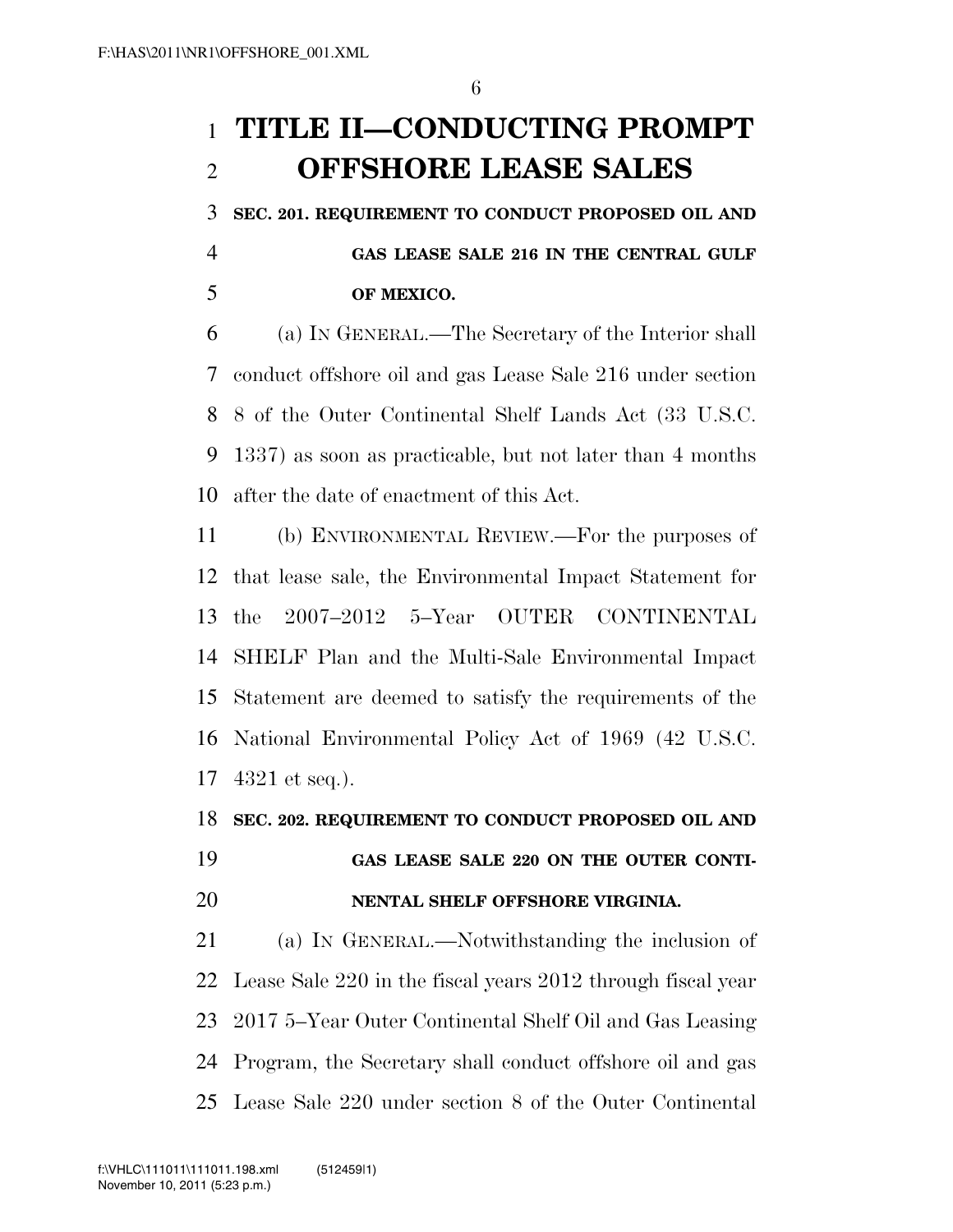Shelf Lands Act (33 U.S.C. 1337) as soon as practicable, but not later than one year after the date of enactment of this Act.

 (b) PROHIBITION ON CONFLICTS WITH MILITARY OPERATIONS.—No person may engage in any exploration, development, or production of oil or natural gas off the coast of Virginia that would conflict with any military op- eration, as determined in accordance with the Memo- randum of Agreement between the Department of Defense and the Department of the Interior on Mutual Concerns on the Outer Continental Shelf signed July 20, 1983, and any revision or replacement for that agreement that is agreed to by the Secretary of Defense and the Secretary of the Interior after that date but before the date of issuance of the lease under which such exploration, devel-opment, or production is conducted.

## **SEC. 203. REQUIREMENT TO CONDUCT PROPOSED OIL AND**

 **GAS LEASE SALE 222 IN THE CENTRAL GULF OF MEXICO.** 

 (a) IN GENERAL.—The Secretary shall conduct off- shore oil and gas Lease Sale 222 under section 8 of the Outer Continental Shelf Lands Act (33 U.S.C. 1337) as soon as practicable, but not later than September 1, 2012. (b) ENVIRONMENTAL REVIEW.—For the purposes of that lease sale, the Environmental Impact Statement for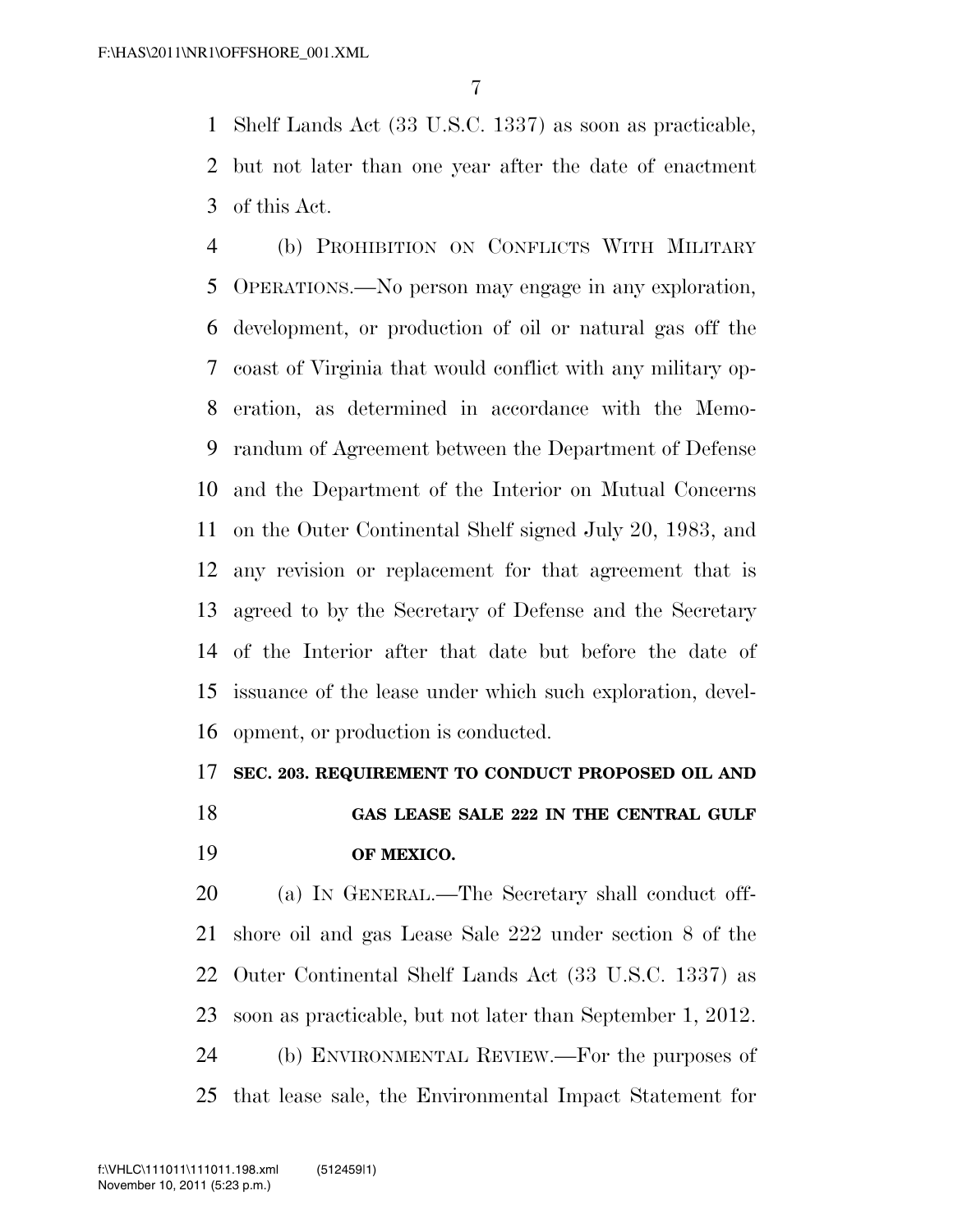the 2007–2012 5–Year OUTER CONTINENTAL SHELF Plan and the Multi-Sale Environmental Impact Statement are deemed to satisfy the requirements of the National Environmental Policy Act of 1969 (42 U.S.C. 4321 et seq.).

## **SEC. 204. ADDITIONAL LEASES.**

 Section 18 of the Outer Continental Shelf Lands Act (43 U.S.C. 1344) is amended by adding at the end the following:

 ''(i) ADDITIONAL LEASE SALES.—In addition to lease sales in accordance with a leasing program in effect under this section, the Secretary may hold lease sales for areas identified by the Secretary to have the greatest po- tential for new oil and gas development as a result of local support, new seismic findings, or nomination by interested persons.''.

# **SEC. 205. DEFINITIONS.**

In this title:

 (1) The term ''Environmental Impact State- ment for the 2007–2012 5 Year OUTER CONTI- NENTAL SHELF Plan'' means the Final Environ- mental Impact Statement for Outer Continental Shelf Oil and Gas Leasing Program: 2007–2012 (April 2007) prepared by the Secretary.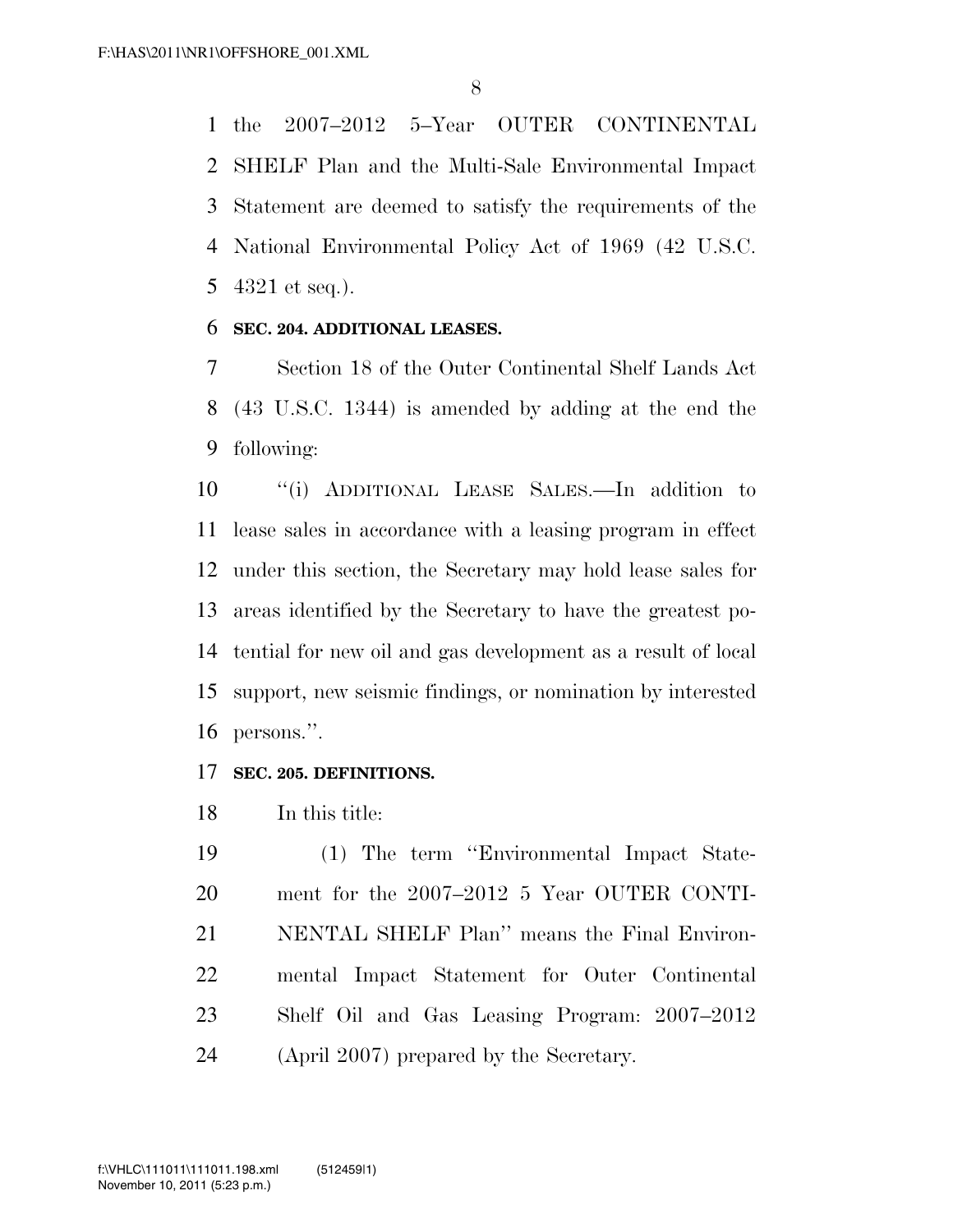| $\mathbf{1}$   | (2) The term "Multi-Sale Environmental Im-                   |
|----------------|--------------------------------------------------------------|
| $\overline{2}$ | pact Statement" means the Environmental Impact               |
| 3              | Statement for Proposed Western Gulf of Mexico                |
| $\overline{4}$ | OUTER CONTINENTAL SHELF Oil and Gas                          |
| 5              | Lease Sales 204, 207, 210, 215, and 218, and Pro-            |
| 6              | posed Central Gulf of Mexico OUTER CONTI-                    |
| 7              | NENTAL SHELF Oil and Gas Lease Sales 205,                    |
| 8              | 206, 208, 213, 216, and 222 (September 2008) pre-            |
| 9              | pared by the Secretary.                                      |
| 10             | (3) The term "Secretary" means the Secretary                 |
| 11             | of the Interior.                                             |
| 12             | TITLE III—LEASING IN NEW                                     |
| 13             | <b>OFFSHORE AREAS</b>                                        |
| 14             | SEC. 301. LEASING IN THE EASTERN GULF OF MEXICO.             |
| 15             | Section 104 of division C of the Tax Relief and              |
| 16             | Health Care Act of 2006 (Public Law 109–432; 120 Stat.       |
| 17             | $(3003)$ is repealed.                                        |
| 18             | SEC. 302. LEASING OFFSHORE OF TERRITORIES OF THE             |
| 19             | <b>UNITED STATES.</b>                                        |
| 20             | Section $2(a)$ of the Outer Continental Shelf Lands          |
| 21             | Act (43 U.S.C. 1331) is amended, by inserting after "con-    |
| 22             | trol" the following: "or lying within the United States' ex- |
| 23             | clusive economic zone and the Continental Shelf adjacent     |
|                |                                                              |
| 24             | to the Commonwealth of Puerto Rico, the Commonwealth         |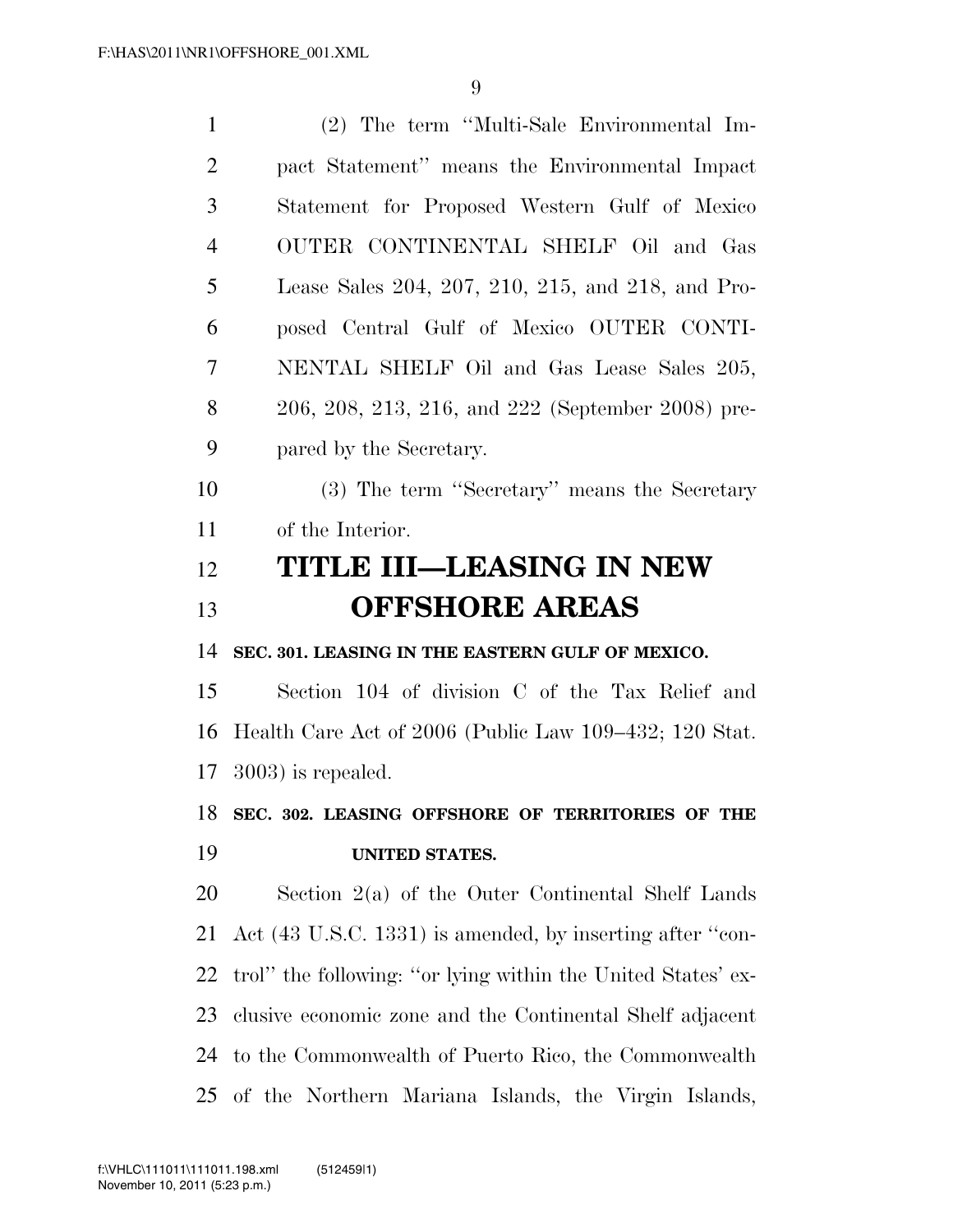American Samoa, Guam, or the other territories of the United States''. **TITLE IV—OUTER CONTINENTAL SHELF REVENUE SHARING SEC. 401. DISPOSITION OF OUTER CONTINENTAL SHELF REVENUES.**  Section 9 of the Outer Continental Shelf Lands Act (43 U.S.C. 1338) is amended— (1) in the existing text— (A) in the first sentence, by striking ''All rentals,'' and inserting the following: ''(d) DISPOSITION OF REVENUE UNDER OLD LEASES.—''; and (B) in subsection (d) (as designated by the amendment made by subparagraph (A) of this paragraph), by striking ''for the period from June 5, 1950, to date, and thereafter'' and in- serting ''in the period beginning June 5, 1950, and ending on the date of enactment of the American-Made Energy and Infrastructure Jobs Act''; (2) by adding after subsection (d) (as so des- ignated) the following: ''(e) NEW LEASING REVENUES DEFINED.—In this section the term 'new leasing revenues' means amounts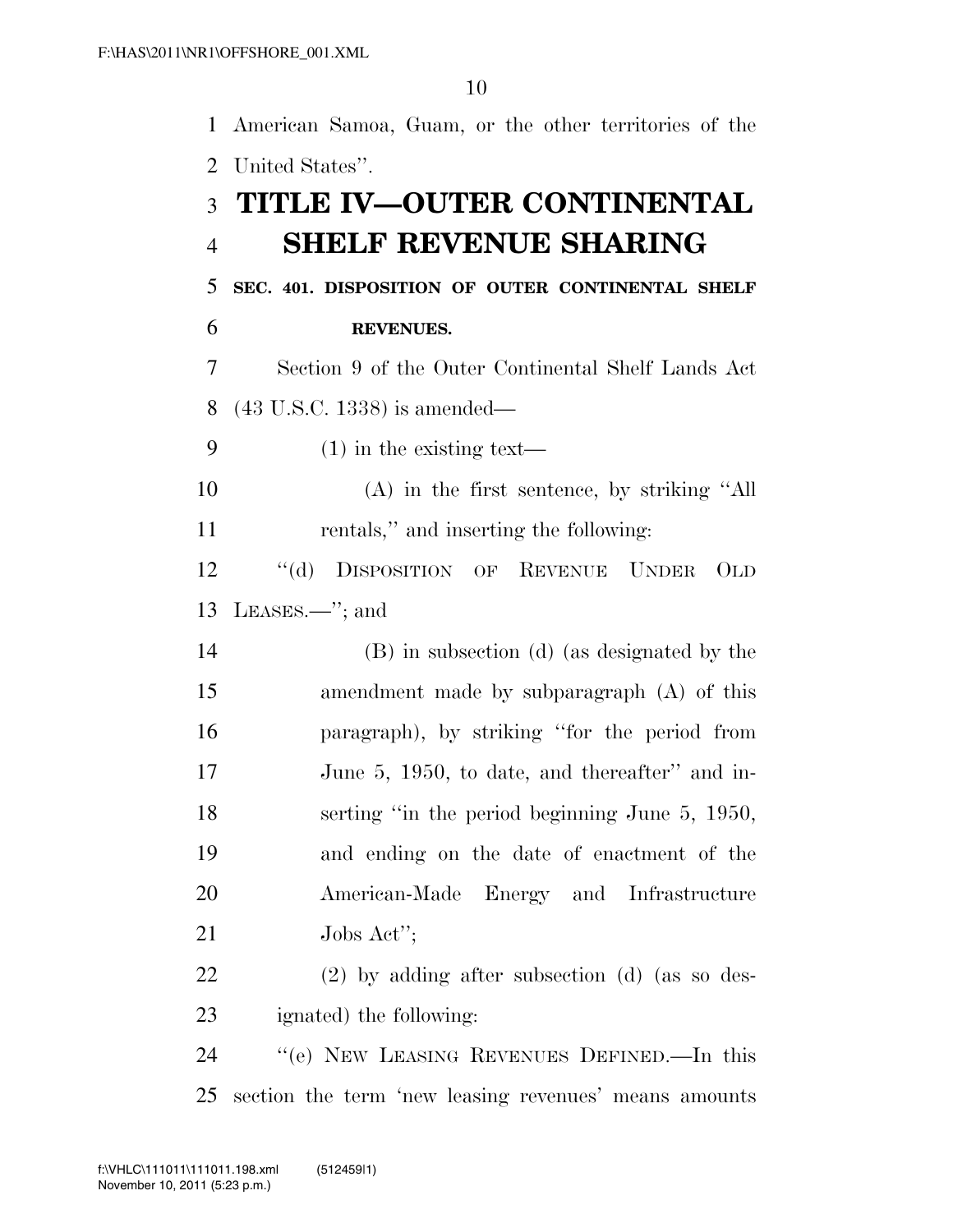received by the United States as bonuses, rents, and royal- ties under leases for oil and gas, wind, tidal, or other en- ergy exploration, development, and production that are awarded under this Act after the date of enactment of the American-Made Energy and Infrastructure Jobs Act.''.

 (3) by inserting before subsection (e) (as so designated) the following:

8 "(a) PAYMENT OF NEW LEASING REVENUES TO COASTAL STATES, GENERALLY.—

 $\frac{10}{10}$  IN GENERAL.—Of the amount of new leas- ing revenues received by the United States each fis- cal year that is described in paragraph (2), 37.5 per- cent shall be allocated and paid in accordance with subsection (b) to coastal States that are affected States with respect to the leases under which those revenues are received by the United States.

17 "'(2) PHASE-IN.—The amount of new leasing revenues referred to in paragraph (1) is the sum de-termined by adding—

20 "(A) 35 percent of new leasing revenues received by the United States in the fiscal year under—

23 ''(i) leases awarded under the first leasing program under section 18(a) that takes effect after the date of enactment of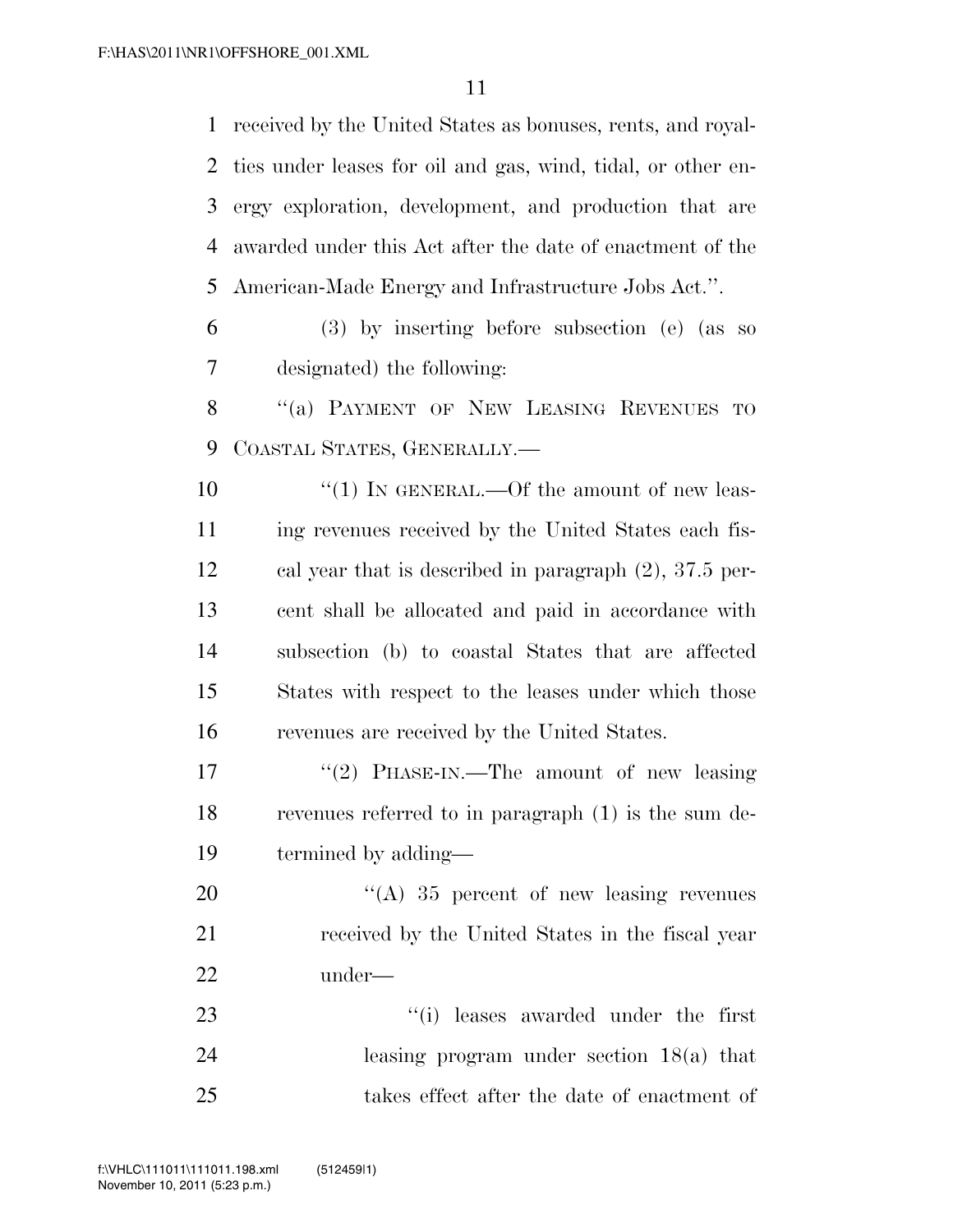| $\mathbf{1}$   | the American-Made Energy and Infra-                    |
|----------------|--------------------------------------------------------|
| $\overline{2}$ | structure Jobs Act; and                                |
| 3              | "(ii) other leases issued as a result of               |
| $\overline{4}$ | the enactment of that Act;                             |
| 5              | $\cdot$ (B) 70 percent of new leasing revenues         |
| 6              | received by the United States in the fiscal year       |
| $\overline{7}$ | under leases awarded under the second such             |
| 8              | leasing program; and                                   |
| 9              | $\cdot$ (C) 100 percent of new leasing revenues        |
| 10             | received by the United States under leases             |
| 11             | awarded under the third such leasing program           |
| 12             | or any such leasing program taking effect              |
| 13             | thereafter.                                            |
| 14             | "(b) ALLOCATION OF PAYMENTS TO COASTAL                 |
| 15             | STATES.-                                               |
| 16             | $"(1)$ IN GENERAL.—The amount of new leasing           |
| 17             | revenues received by the United States with respect    |
| 18             | to a leased tract that are required to be paid to      |
| 19             | coastal States in accordance with this subsection      |
| <b>20</b>      | each fiscal year shall be allocated among and paid     |
| 21             | to such States that are within 200 miles of the        |
| 22             | leased tract, in amounts that are inversely propor-    |
| 23             | tional to the respective distances between the point   |
| 24             | on the coastline of each such State that is closest to |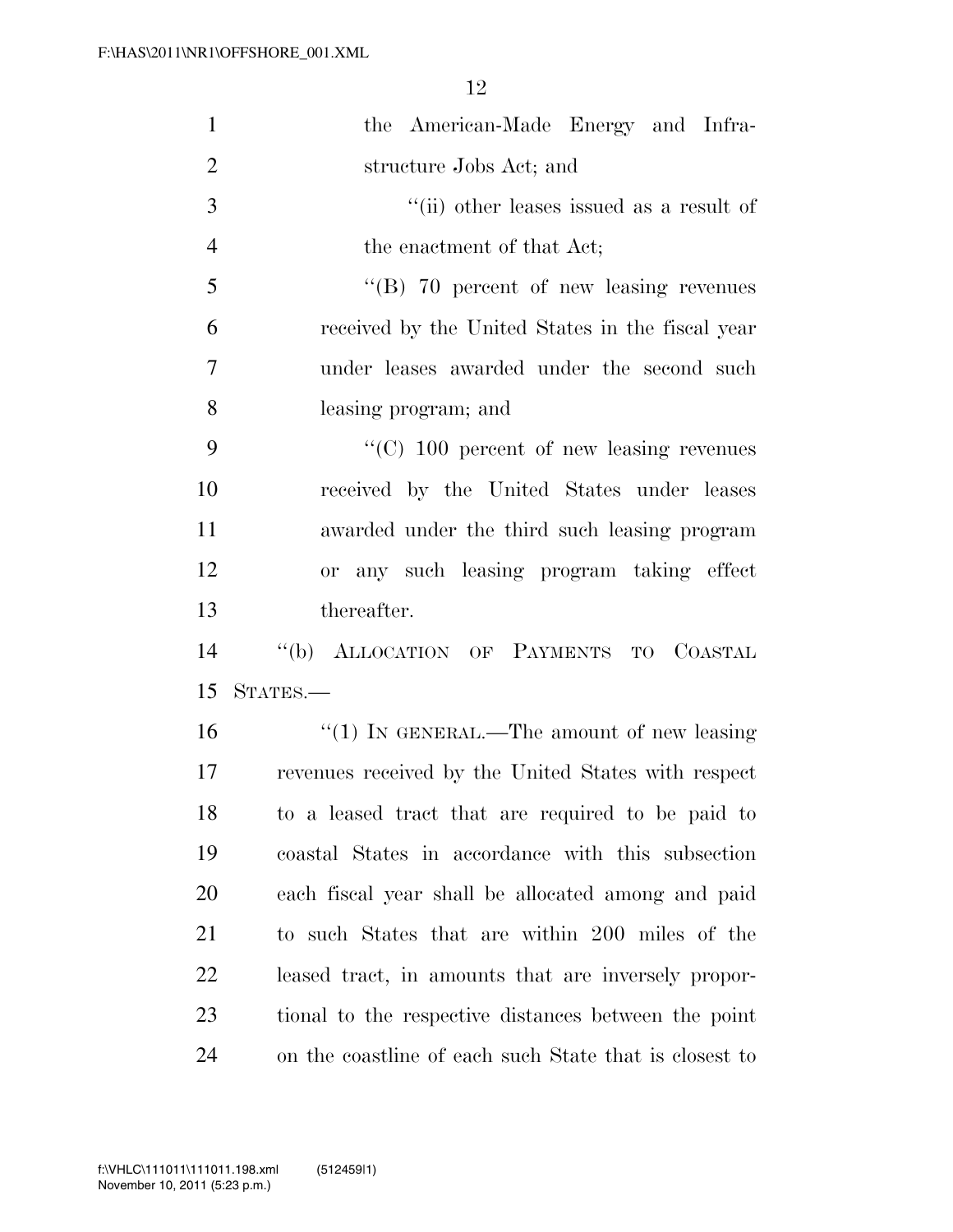| $\mathbf{1}$   | the geographic center of the lease tract, as deter-  |
|----------------|------------------------------------------------------|
| $\overline{2}$ | mined by the Secretary.                              |
| 3              | "(2) MINIMUM AND MAXIMUM ALLOCATION.-                |
| $\overline{4}$ | The amount allocated to a coastal State under para-  |
| 5              | graph (1) each fiscal year with respect to a leased  |
| 6              | tract shall be—                                      |
| 7              | "(A) in the case of a coastal State that is          |
| 8              | the nearest State to the geographic center of        |
| 9              | the leased tract, not less than 25 percent of the    |
| 10             | total amounts allocated with respect to the          |
| 11             | leased tract; and                                    |
| 12             | $\lq\lq$ (B) in the case of any other coastal State, |
| 13             | not less than 10 percent, and not more than 15       |
| 14             | percent, of the total amounts allocated with re-     |
| 15             | spect to the leased tract.                           |
| 16             | "(3) ADMINISTRATION.—Amounts allocated to            |
| 17             | a coastal State under this subsection—               |
| 18             | $\lq\lq$ (A) shall be available to the State without |
| 19             | further appropriation;                               |
| 20             | "(B) shall remain available until expended;          |
| 21             | and                                                  |
| 22             | "(C) shall be in addition to any other               |
| 23             | amounts available to the State under this Act.       |
| 24             | "(4) USE OF FUNDS.—                                  |